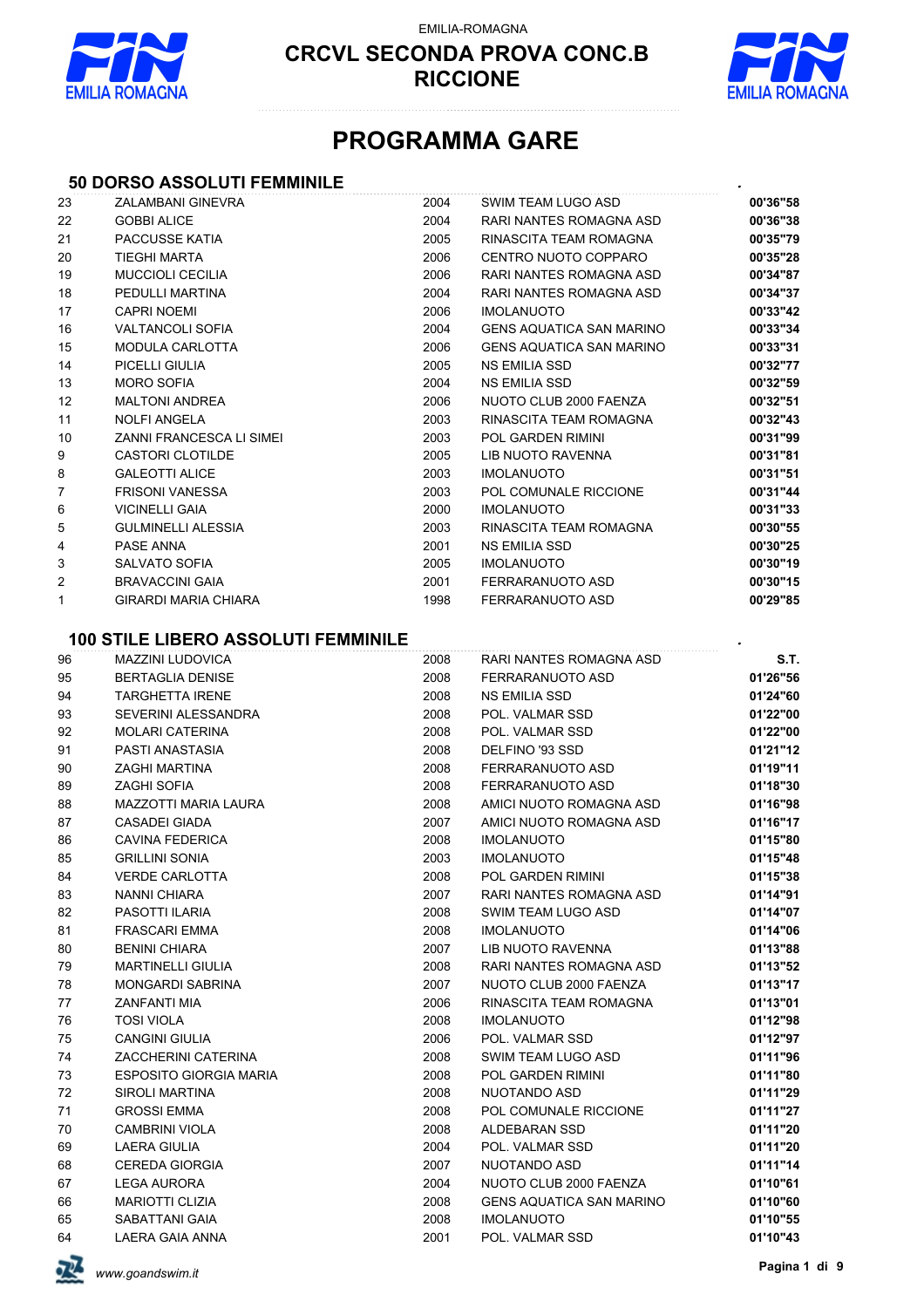

EMILIA-ROMAGNA



# **PROGRAMMA GARE**

| 63             | <b>VAROTTI MATILDE</b>       | 2005 | POL. VALMAR SSD                 | 01'10"32 |
|----------------|------------------------------|------|---------------------------------|----------|
| 62             | <b>CARUSO BENEDETTA</b>      | 2007 | LIB NUOTO RAVENNA               | 01'09"74 |
| 61             | ZECCHI JENNIFER MARIANNA     | 2007 | RARI NANTES ROMAGNA ASD         | 01'09"69 |
| 60             | <b>FERRARI REBECCA</b>       | 2007 | FERRARANUOTO ASD                | 01'09"51 |
| 59             | DONATI BENEDETTA             | 2008 | NUOTO CLUB 2000 FAENZA          | 01'09"39 |
| 58             | <b>ACHILLI NICOL</b>         | 2007 | POL COMUNALE RICCIONE           | 01'09"37 |
| 57             | PANCALDI CATERINA            | 2007 | <b>IMOLANUOTO</b>               | 01'08"73 |
| 56             | PESCI AURORA                 | 2007 | CENTRO NUOTO COPPARO            | 01'08"65 |
|                |                              |      |                                 |          |
| 55             | <b>BERSANETTI SOFIA</b>      | 2008 | DELFINO '93 SSD                 | 01'08"37 |
| 54             | <b>TESTA ELLI</b>            | 2008 | FERRARANUOTO ASD                | 01'08"34 |
| 53             | <b>ZAMAGNI SOFIA</b>         | 2007 | RARI NANTES ROMAGNA ASD         | 01'08"10 |
| 52             | <b>ROSSI REBECCA</b>         | 2007 | <b>GENS AQUATICA SAN MARINO</b> | 01'08"02 |
| 51             | CRAPAROTTA ALICE             | 2008 | FERRARANUOTO ASD                | 01'07"87 |
| 50             | <b>BIANCO SARA</b>           | 2007 | <b>RARI NANTES ROMAGNA ASD</b>  | 01'07"36 |
| 49             | SANGIORGI ELENA              | 2007 | NUOTO CLUB 2000 FAENZA          | 01'07"16 |
| 48             | <b>CLAESSON EMMY SIGRID</b>  | 2003 | <b>NS EMILIA SSD</b>            | 01'07"07 |
| 47             | ROCCHI GINEVRA               | 2007 | NUOTANDO ASD                    | 01'07"03 |
| 46             | <b>DALL'OLIO SERENA</b>      | 2008 | <b>IMOLANUOTO</b>               | 01'06"98 |
| 45             | LORENZI MARTINA              | 2008 | POL COMUNALE RICCIONE           | 01'06"93 |
| 44             | AMADORI ANITA                | 2006 | NUOTANDO ASD                    | 01'06"88 |
| 43             | <b>GARALIN EMMA</b>          | 2008 | <b>NS EMILIA SSD</b>            | 01'06"78 |
| 42             | PEDRIALI ALICE               | 2005 | <b>NS EMILIA SSD</b>            | 01'06"73 |
| 41             | <b>VEGGETTI FRANCESCA</b>    | 2005 | <b>IMOLANUOTO</b>               | 01'06"60 |
| 40             | DE CAROLIS ANNA              | 2007 | RARI NANTES ROMAGNA ASD         | 01'06"36 |
| 39             | <b>BORTOLINI GRETA</b>       | 2008 | <b>NS EMILIA SSD</b>            | 01'06"27 |
| 38             | <b>TROTTO SARA</b>           | 2008 | NUOTANDO ASD                    | 01'06"23 |
| 37             | <b>GADDONI SERENA</b>        | 2006 | NUOTO CLUB 2000 FAENZA          | 01'05"97 |
|                |                              | 2007 |                                 |          |
| 36             | <b>CERRI FRANCESCA</b>       |      | POL COMUNALE RICCIONE           | 01'05"95 |
| 35             | <b>GENERALI NICE</b>         | 2008 | POL COMUNALE RICCIONE           | 01'05"65 |
| 34             | <b>MELOTTI RACHELE</b>       | 2004 | FERRARANUOTO ASD                | 01'05"49 |
| 33             | <b>GARUTTI CARLOTTA</b>      | 2005 | DELFINO '93 SSD                 | 01'05"18 |
| 32             | <b>BELPERIO GIUSY</b>        | 2008 | RARI NANTES ROMAGNA ASD         | 01'04"58 |
| 31             | <b>MORETTI ANNA CHIARA</b>   | 2004 | <b>NS EMILIA SSD</b>            | 01'04"48 |
| 30             | <b>GUERRINI SOFIA</b>        | 2007 | NUOTANDO ASD                    | 01'04"37 |
| 29             | <b>BARDUCCI ERICA</b>        | 2005 | NUOTANDO ASD                    | 01'04"26 |
| 28             | <b>BILLO FRANCESCA</b>       | 2006 | CENTRO NUOTO COPPARO            | 01'04"10 |
| 27             | <b>BALBONI DIANA</b>         | 2004 | FERRARANUOTO ASD                | 01'04"07 |
| 26             | <b>MELDOLESI GRETA</b>       | 2003 | RINASCITA TEAM ROMAGNA          | 01'04"01 |
| 25             | <b>BOCCOLACCI SARA</b>       | 2004 | RINASCITA TEAM ROMAGNA          | 01'04"00 |
| 24             | <b>BUCCI GIORGIA</b>         | 2006 | NUOTANDO ASD                    | 01'03"87 |
| 23             | <b>BONATTI VALENTINA</b>     | 2005 | POL GARDEN RIMINI               | 01'03"81 |
| 22             | LENA VIRGINIA                | 2004 | <b>IMOLANUOTO</b>               | 01'03"78 |
| 21             | <b>OTTAVI GAIA</b>           | 2003 | LIB NUOTO RAVENNA               | 01'03"76 |
| 20             | ROCCHI VIRGINIA              | 2006 | NUOTANDO ASD                    | 01'03"63 |
| 19             | RONCASAGLIA IRENE            | 2004 | NUOTO CLUB 2000 FAENZA          | 01'03"55 |
| 18             | <b>BARONCELLI CHIARA</b>     | 2002 | RINASCITA TEAM ROMAGNA          | 01'03"09 |
| 17             | <b>SCARDOVI LINDA</b>        | 2007 | <b>IMOLANUOTO</b>               | 01'03"01 |
| 16             | <b>MORGAGNI GIULIA</b>       | 2008 | RARI NANTES ROMAGNA ASD         | 01'02"96 |
|                | <b>CECCARONI ILARIA</b>      |      |                                 |          |
| 15             |                              | 2008 | <b>GENS AQUATICA SAN MARINO</b> | 01'02"94 |
| 14             | <b>MIALI CHIARA</b>          | 2004 | LIB NUOTO RAVENNA               | 01'02"56 |
| 13             | <b>NERI FRANCESCA</b>        | 2006 | <b>IMOLANUOTO</b>               | 01'02"38 |
| 12             | POLLINI MIA                  | 2008 | DELFINO '93 SSD                 | 01'02"35 |
| 11             | RENZI ELISABETTA             | 2005 | POL COMUNALE RICCIONE           | 01'01"43 |
| 10             | SAVELLI BIANCA               | 2004 | <b>G.S. FORLI' NUOTO ASD</b>    | 01'00"99 |
| 9              | <b>SALVATO ASIA</b>          | 2007 | <b>IMOLANUOTO</b>               | 01'00"68 |
| 8              | MAZZANTI ILARIA              | 2008 | DELFINO '93 SSD                 | 01'00"61 |
| $\overline{7}$ | <b>FRISONI SARA</b>          | 2005 | POL COMUNALE RICCIONE           | 01'00"59 |
| 6              | <b>GALLI MATILDE BARBARA</b> | 2004 | <b>IMOLANUOTO</b>               | 00'59"78 |
| 5              | <b>GUIDOTTI ARIANNA</b>      | 2006 | <b>IMOLANUOTO</b>               | 00'59"41 |
| 4              | <b>GIANNINI VICTORIA</b>     | 2003 | <b>IMOLANUOTO</b>               | 00'59"29 |

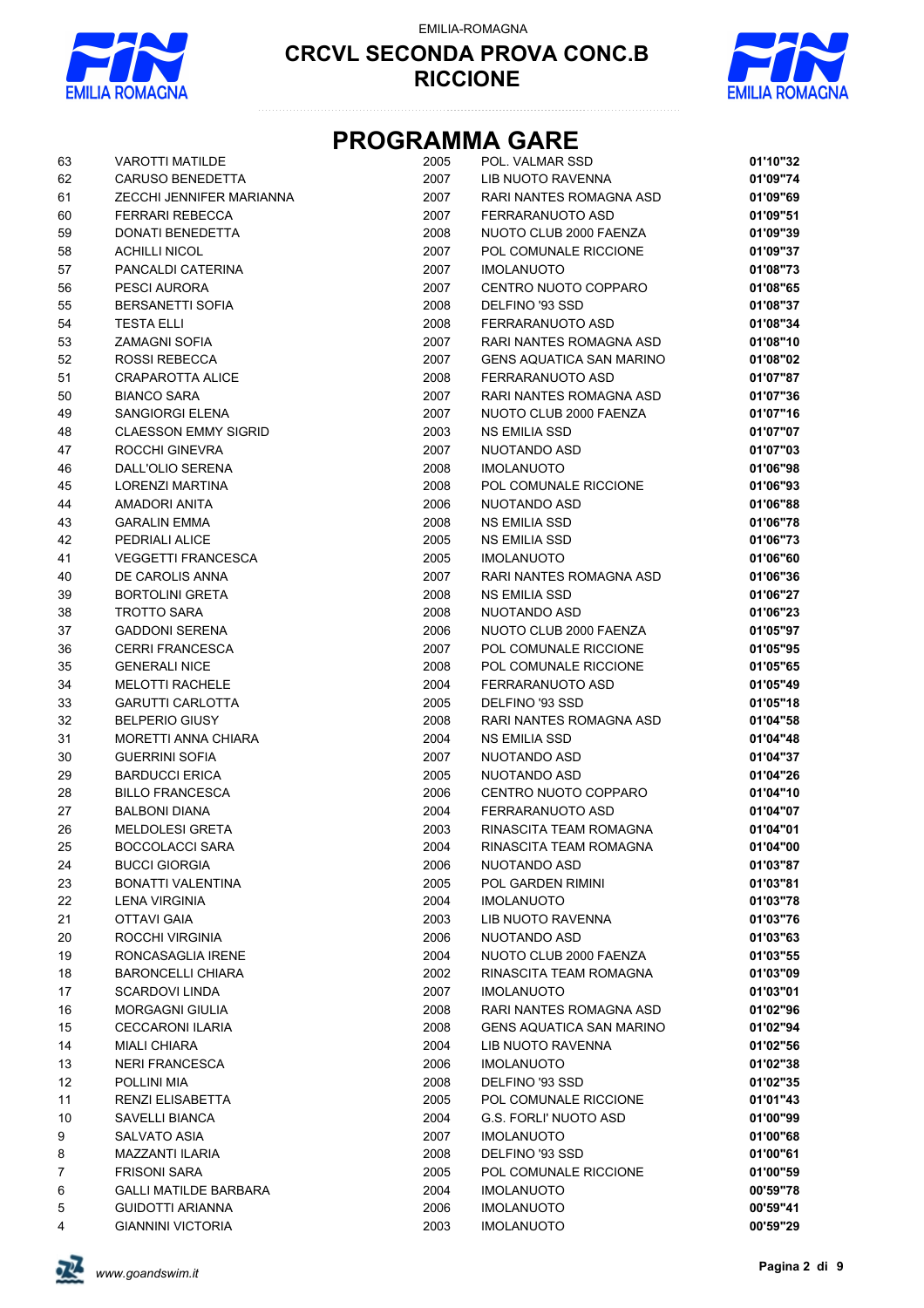

#### EMILIA-ROMAGNA

#### **CRCVL SECONDA PROVA CONC.B RICCIONE**



## **PROGRAMMA GARE**

| RICCHI AURORA   | 2004 | POL COMUNALE RICCIONE  | 00'58"79 |
|-----------------|------|------------------------|----------|
| VELOCE GEMMA    | 2007 | RINASCITA TEAM ROMAGNA | 00'58"60 |
| MAZZONI SAMANTA | 2001 | POL COMUNALE RICCIONE  | 00'57"67 |

#### **200 RANA ASSOLUTI FEMMINILE** *.*

| 30             | <b>FOSCHI ALICE</b>           | 2002 | RINASCITA TEAM ROMAGNA         | S.T.     |
|----------------|-------------------------------|------|--------------------------------|----------|
| 29             | EL KHOLDI BOSHRA              | 2008 | <b>IMOLANUOTO</b>              | 03'28"03 |
| 28             | <b>FERNANDI GIULIA</b>        | 2008 | SWIM TEAM LUGO ASD             | 03'10"87 |
| 27             | <b>BARZANTI GIULIA</b>        | 2007 | <b>RARI NANTES ROMAGNA ASD</b> | 03'09"63 |
| 26             | <b>FARABEGOLI VERA</b>        | 2005 | RINASCITA TEAM ROMAGNA         | 03'07"95 |
| 25             | DE MARCHI LUDOVICA            | 2007 | LIB NUOTO RAVENNA              | 03'07"82 |
| 24             | <b>FORTI AMELIA</b>           | 2008 | <b>RARI NANTES ROMAGNA ASD</b> | 03'06"83 |
| 23             | <b>CATTABRIGA GRETA</b>       | 2006 | SWIM TEAM LUGO ASD             | 03'05"95 |
| 22             | <b>BALLARDINI LUCIA MARIA</b> | 2008 | RINASCITA TEAM ROMAGNA         | 03'05"34 |
| 21             | ROBBIANO ANNA                 | 2007 | NS EMILIA SSD                  | 03'05"20 |
| 20             | RAMENGHI ANNA ELENA           | 2008 | <b>IMOLANUOTO</b>              | 03'05"11 |
| 19             | <b>RONDONI ALICE</b>          | 2008 | RARI NANTES ROMAGNA ASD        | 03'04"55 |
| 18             | <b>GREGORI GIULIA</b>         | 2006 | DELFINO '93 SSD                | 03'00"11 |
| 17             | <b>CARLONI MARIA ELENA</b>    | 2006 | ALDEBARAN SSD                  | 02'57"95 |
| 16             | <b>CURIA GIULIA</b>           | 2005 | <b>IMOLANUOTO</b>              | 02'57"33 |
| 15             | <b>ANDREOTTI ELENA</b>        | 2007 | FERRARANUOTO ASD               | 02'57"21 |
| 14             | <b>MINELLI GIADA</b>          | 2008 | NUOTO CLUB 2000 FAENZA         | 02'56"24 |
| 13             | PIERI NICOLE                  | 2003 | LIB NUOTO RAVENNA              | 02'54"92 |
| 12             | <b>DELMONTE ASIA</b>          | 2008 | ALDEBARAN SSD                  | 02'53"36 |
| 11             | <b>CESTARI GIULIA</b>         | 2008 | DELFINO '93 SSD                | 02'52"11 |
| 10             | <b>CARROLI SOFIA</b>          | 2006 | <b>IMOLANUOTO</b>              | 02'51"78 |
| 9              | MONTEVECCHI GIADA             | 2007 | RINASCITA TEAM ROMAGNA         | 02'51"76 |
| 8              | <b>GUERZI VITTORIA</b>        | 2003 | DELFINO '93 SSD                | 02'51"54 |
| $\overline{7}$ | <b>FABBRI MYRIAM</b>          | 2006 | FERRARANUOTO ASD               | 02'50"14 |
| 6              | <b>BASTIANELLI MARTA</b>      | 2008 | POL COMUNALE RICCIONE          | 02'45"92 |
| 5              | SAMA CHIARA                   | 2007 | RINASCITA TEAM ROMAGNA         | 02'45"62 |
| 4              | <b>MANCINI SARA</b>           | 2004 | ALDEBARAN SSD                  | 02'43"83 |
| 3              | <b>ANTONUCCI LAURA</b>        | 2005 | RINASCITA TEAM ROMAGNA         | 02'39"43 |
| $\overline{2}$ | <b>SALAROLI SOFIA</b>         | 2000 | NUOTO CLUB 2000 FAENZA         | 02'39"27 |
| $\mathbf{1}$   | <b>GIONTA GAIA</b>            | 2005 | NUOTO CLUB 2000 FAENZA         | 02'38"72 |

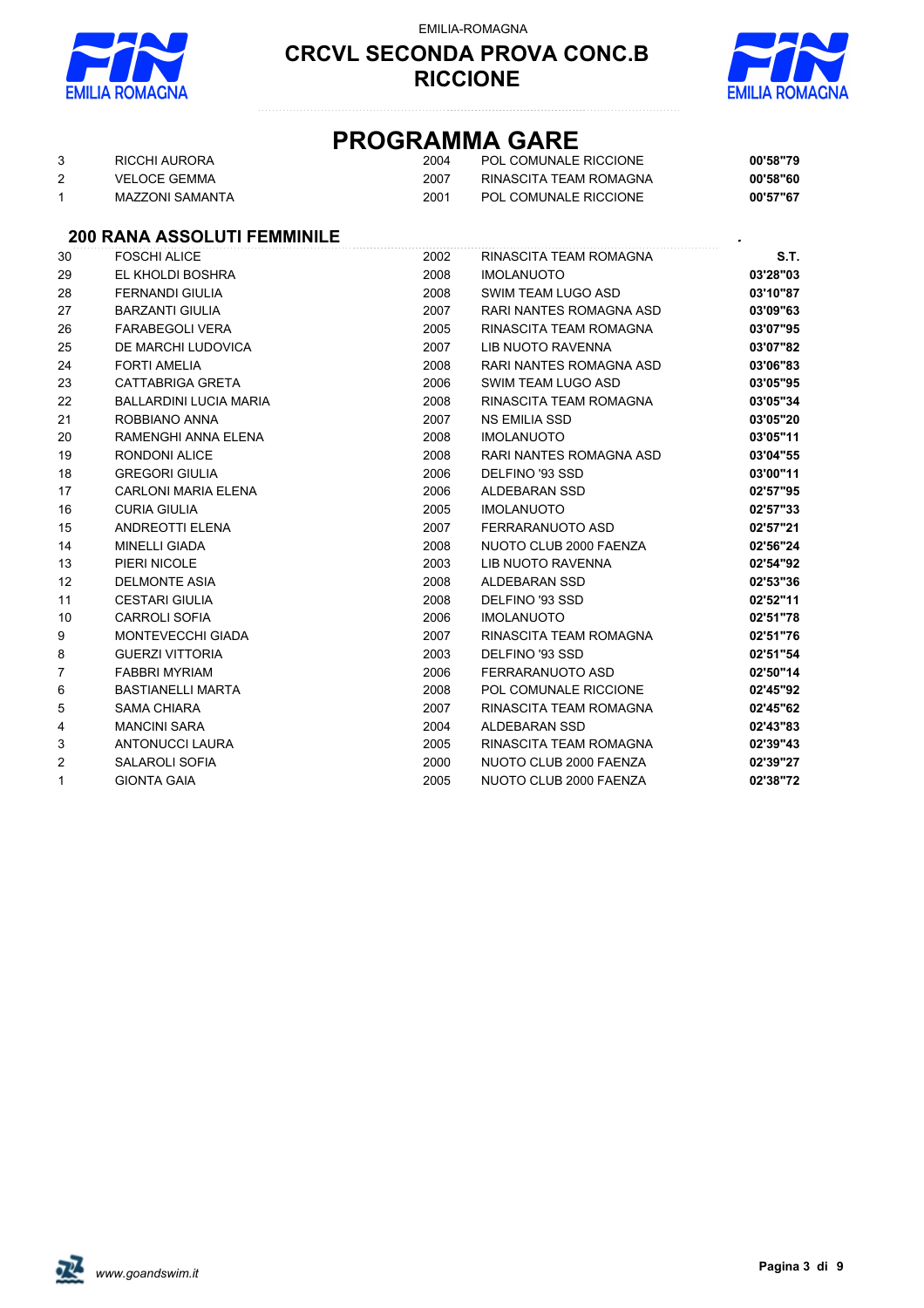

EMILIA-ROMAGNA



# **PROGRAMMA GARE**

### **100 FARFALLA ASSOLUTI FEMMINILE** *.*

| 45           | <b>COCCHIO GIULIA</b>        | 2008 | <b>NS EMILIA SSD</b>            | S.T.     |
|--------------|------------------------------|------|---------------------------------|----------|
| 44           | POLLINI GIULIA               | 2008 | <b>NS EMILIA SSD</b>            | S.T.     |
| 43           | <b>CANTI ILARIA</b>          | 2008 | <b>GENS AQUATICA SAN MARINO</b> | 01'36"62 |
| 42           | <b>GADDONI SERENA</b>        | 2006 | NUOTO CLUB 2000 FAENZA          | 01'27"09 |
| 41           | <b>GREGGIO ALICE</b>         | 2008 | <b>NS EMILIA SSD</b>            | 01'24"97 |
| 40           | <b>BASAGLIA FRANCESCA</b>    | 2008 | FERRARANUOTO ASD                | 01'24"75 |
| 39           | <b>FRASCARI EMMA</b>         | 2008 | <b>IMOLANUOTO</b>               | 01'22"49 |
| 38           | SIRRI CATERINA               | 2007 | RARI NANTES ROMAGNA ASD         | 01'21"40 |
| 37           | <b>ZANARINI VERA</b>         | 2005 | LIB NUOTO RAVENNA               | 01'18"45 |
| 36           | RAGGINI MARTINA              | 2005 | RINASCITA TEAM ROMAGNA          | 01'18"31 |
| 35           | FOGAGNOLO LUCREZIA           | 2008 | CENTRO NUOTO COPPARO            | 01'15"61 |
| 34           | <b>VALIERI ALESSANDRA</b>    | 2008 | <b>NS EMILIA SSD</b>            | 01'15"18 |
| 33           | <b>CALDERONI ANNA</b>        | 2008 | LIB NUOTO RAVENNA               | 01'14"12 |
| 32           | <b>BUSSI ILARIA</b>          | 2008 | <b>IMOLANUOTO</b>               | 01'13"47 |
| 31           | ROCCHI MATILDE               | 2005 | RINASCITA TEAM ROMAGNA          | 01'13"20 |
| 30           | SABBIONI AGNESE              | 2008 | POL COMUNALE RICCIONE           | 01'13"07 |
| 29           | <b>LUCIANI EMILY</b>         | 2008 | DELFINO '93 SSD                 | 01'13"06 |
| 28           | <b>GREGGIO EMMA</b>          | 2006 | NS EMILIA SSD                   | 01'12"80 |
| 27           | <b>FIORENTINI ELISABETTA</b> | 2004 | SWIM TEAM LUGO ASD              | 01'12"76 |
| 26           | PADALINO SOFIA               | 2008 | RARI NANTES ROMAGNA ASD         | 01'12"73 |
| 25           | POLIDORI GIADA               | 2007 | RARI NANTES ROMAGNA ASD         | 01'12"43 |
| 24           | <b>VEGGETTI MICHELA</b>      | 2006 | <b>IMOLANUOTO</b>               | 01'12"19 |
| 23           | RONCASAGLIA IRENE            | 2004 | NUOTO CLUB 2000 FAENZA          | 01'11"86 |
| 22           | SASSOLI EMMA SOFIA           | 2006 | <b>NS EMILIA SSD</b>            | 01'11"72 |
| 21           | RAVAIOLI SOFIA               | 2006 | RARI NANTES ROMAGNA ASD         | 01'10"99 |
| 20           | <b>CAPRI NOEMI</b>           | 2006 | <b>IMOLANUOTO</b>               | 01'10"56 |
| 19           | <b>SPENSIERI GRETA</b>       | 2006 | <b>IMOLANUOTO</b>               | 01'09"89 |
| 18           | <b>FONTANA VALERIA</b>       | 2008 | <b>NS EMILIA SSD</b>            | 01'09"78 |
| 17           | <b>FRANCHI VIRGINIA</b>      | 2005 | POL COMUNALE RICCIONE           | 01'09"25 |
| 16           | FERRARI VALENTINA            | 2006 | FERRARANUOTO ASD                | 01'07"91 |
| 15           | <b>GUERRA CECILIA</b>        | 2007 | SWIM TEAM LUGO ASD              | 01'07"87 |
| 14           | <b>HONOVICH ALICE</b>        | 2004 | RINASCITA TEAM ROMAGNA          | 01'07"04 |
| 13           | <b>GENGHINI GIORGIA</b>      | 2007 | POL GARDEN RIMINI               | 01'06"98 |
| 12           | <b>MELDOLESI EMMA</b>        | 2005 | RINASCITA TEAM ROMAGNA          | 01'06"49 |
| 11           | <b>QUADRELLI FEDERICA</b>    | 2004 | RINASCITA TEAM ROMAGNA          | 01'06"05 |
| 10           | <b>VIGNOLI MATILDE</b>       | 2004 | <b>IMOLANUOTO</b>               | 01'05"48 |
| 9            | <b>SCALINI NICOLE</b>        | 2006 | <b>IMOLANUOTO</b>               | 01'05"45 |
| 8            | <b>CALANCA ELETTRA</b>       | 2007 | <b>NS EMILIA SSD</b>            | 01'05"26 |
| 7            | ALBANELLI AURORA             | 2004 | <b>IMOLANUOTO</b>               | 01'04"53 |
| 6            | <b>FANTUZ MARTINA</b>        | 2001 | <b>IMOLANUOTO</b>               | 01'03"81 |
| 5            | <b>GULMINELLI ALESSIA</b>    | 2003 | RINASCITA TEAM ROMAGNA          | 01'03"74 |
| 4            | <b>VANDINI CHIARA</b>        | 1998 | LIB NUOTO RAVENNA               | 01'03"23 |
| 3            | <b>MARCACCI VITTORIA</b>     | 2004 | RARI NANTES ROMAGNA ASD         | 01'02"95 |
| 2            | <b>ARFELLINI GIULIA</b>      | 1999 | RINASCITA TEAM ROMAGNA          | 01'02"29 |
| $\mathbf{1}$ | <b>BELTRAME ALICE</b>        | 2006 | <b>IMOLANUOTO</b>               | 01'00"80 |

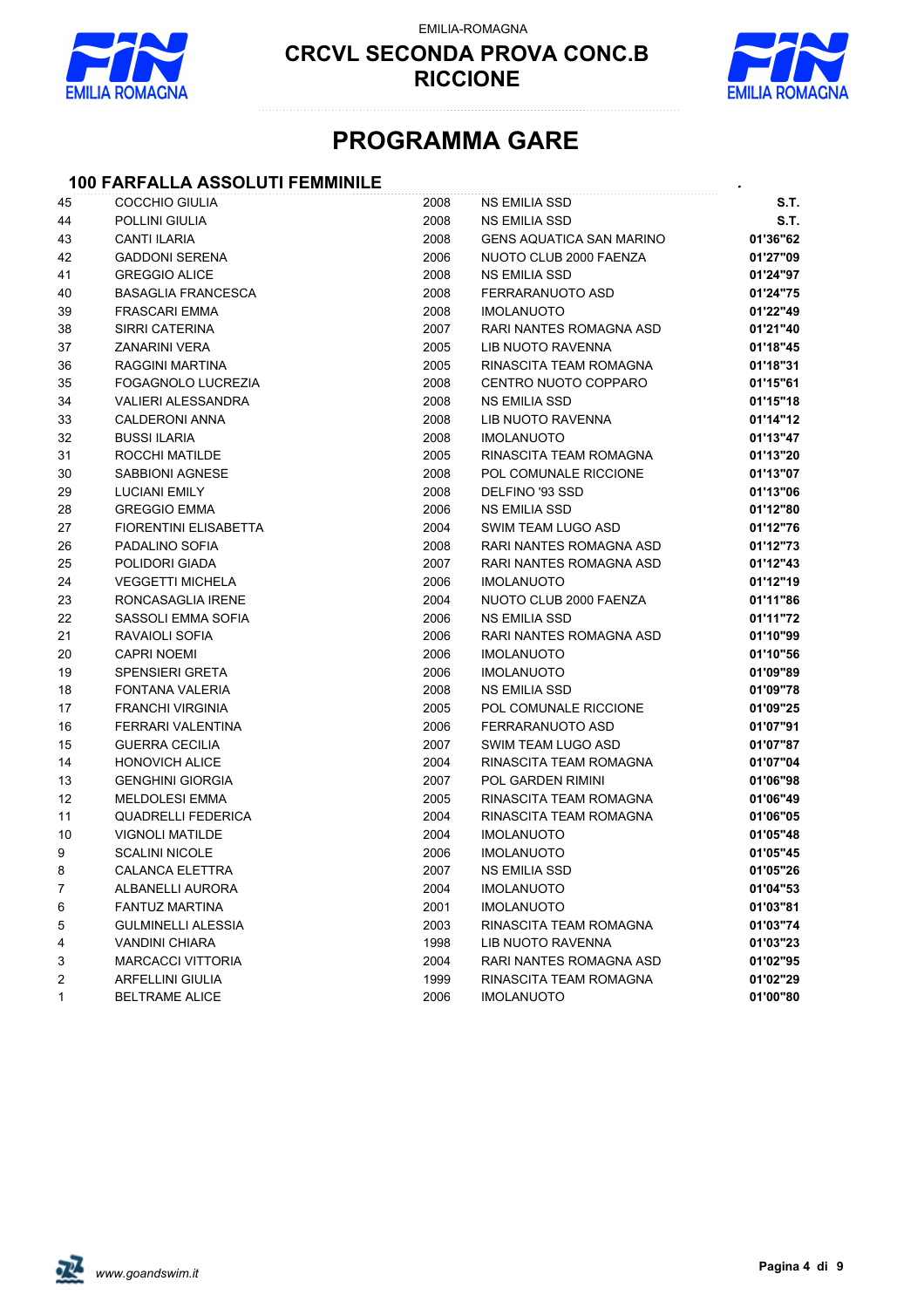

EMILIA-ROMAGNA



## **PROGRAMMA GARE**

### **1500 STILE LIBERO ASSOLUTI FEMMINILE** *.*

| 17           | <b>LIPPO BENEDETTA</b>                    | 2007 | POL COMUNALE RICCIONE    | S.T.        |
|--------------|-------------------------------------------|------|--------------------------|-------------|
| 16           | <b>GONDONI REBECCA</b>                    | 2005 | NUOTO CLUB 2000 FAENZA   | S.T.        |
| 15           | <b>COCCHIO GIULIA</b>                     | 2008 | <b>NS EMILIA SSD</b>     | S.T.        |
| 14           | <b>BALDARELLI CHIARA</b>                  | 2007 | ALDEBARAN SSD            | <b>S.T.</b> |
| 13           | <b>GALLI AMBRA</b>                        | 2008 | <b>ALDEBARAN SSD</b>     | S.T.        |
| 12           | <b>GALASSO LUCIA</b>                      | 2008 | RINASCITA TEAM ROMAGNA   | S.T.        |
| 11           | <b>CLAESSON EMMY SIGRID</b>               | 2003 | <b>NS EMILIA SSD</b>     | 19'33"87    |
| 10           | <b>BORGOGNONI CAMILLA</b>                 | 2001 | <b>NUOTANDO ASD</b>      | 19'29"39    |
| 9            | <b>VACCARI GIULIA</b>                     | 2007 | DELFINO '93 SSD          | 19'15"53    |
| 8            | <b>FORNACIARI ANGELA</b>                  | 2007 | FERRARANUOTO ASD         | 18'52"56    |
| 7            | <b>LORENZONI SOFIA</b>                    | 2005 | <b>IMOLANUOTO</b>        | 18'24"86    |
| 6            | <b>CLAESSON ELLY SELMA</b>                | 2007 | <b>NS EMILIA SSD</b>     | 18'24"66    |
| 5            | <b>TEMPORIN CHIARA</b>                    | 2003 | DELFINO '93 SSD          | 18'02"49    |
| 4            | <b>CECCHINI NICOLE</b>                    | 2005 | ALDEBARAN SSD            | 17'57"11    |
| 3            | <b>LUGLI LUDOVICA</b>                     | 2001 | FERRARANUOTO ASD         | 17'41"34    |
| 2            | <b>FIORE SARA</b>                         | 2004 | <b>LIB NUOTO RAVENNA</b> | 17'41"34    |
| $\mathbf{1}$ | <b>BENINI LUCIA</b>                       | 2002 | DELFINO '93 SSD          | 17'15"97    |
|              | 50 DORSO ASSOLUTI MASCHILE                |      |                          |             |
| 18           | <b>MAMINI AXEL</b>                        | 2004 | NUOTO CLUB 2000 FAENZA   | 00'34"83    |
| 17           | <b>GALASSI MICHELE</b>                    | 2004 | FERRARANUOTO ASD         | 00'31"66    |
| 16           | <b>MERLINI FRANCESCO</b>                  | 2004 | <b>IMOLANUOTO</b>        | 00'31"47    |
| 15           | AMBONATI MATTEO                           | 2004 | CENTRO NUOTO COPPARO     | 00'30"97    |
| 14           | <b>RANIERI DAVIDE</b>                     | 2004 | NUOTO CLUB 2000 FAENZA   | 00'30"38    |
| 13           | <b>SAMPAOLI TANCREDI</b>                  | 2002 | POL COMUNALE RICCIONE    | 00'30"18    |
| 12           | <b>LENZI LUCA</b>                         | 2003 | FERRARANUOTO ASD         | 00'29"98    |
| 11           | <b>GRAGNANINI MIRCO</b>                   | 2004 | CENTRO NUOTO COPPARO     | 00'29"65    |
| 10           | <b>BOGA LORENZO</b>                       | 2004 | <b>POL GARDEN RIMINI</b> | 00'29"26    |
| 9            | <b>NATALI MATTEO</b>                      | 1996 | DELFINO '93 SSD          | 00'28"66    |
| 8            | PIROVANO FRANCESCO                        | 2003 | RINASCITA TEAM ROMAGNA   | 00'28"57    |
| 7            | CALIFANO VITTORIO                         | 2002 | <b>IMOLANUOTO</b>        | 00'28"39    |
| 6            | NAVARRI ALBERTO                           | 2002 | FERRARANUOTO ASD         | 00'27"93    |
| 5            | <b>TASSINARI LORENZO</b>                  | 2003 | RINASCITA TEAM ROMAGNA   | 00'27"87    |
| 4            | <b>GUIDI ALAN</b>                         | 1997 | RINASCITA TEAM ROMAGNA   | 00'27"50    |
| 3            | <b>MOTTARAN LUCA</b>                      | 1999 | DELFINO '93 SSD          | 00'27"12    |
| 2            | <b>VALENTI THOMAS</b>                     | 2002 | POL COMUNALE RICCIONE    | 00'26"18    |
| $\mathbf{1}$ | <b>BUSA MICHELE</b>                       | 2001 | NUOTO CLUB 2000 FAENZA   | 00'25"67    |
|              |                                           |      |                          |             |
|              | <b>100 STILE LIBERO ASSOLUTI MASCHILE</b> |      |                          |             |
|              |                                           |      |                          |             |

| 83 | D'ECCLESIS MATTEO         | 2007 | <b>NS EMILIA SSD</b>            | S.T.     |
|----|---------------------------|------|---------------------------------|----------|
| 82 | NORI ANDREA               | 2007 | AMICI NUOTO ROMAGNA ASD         | 01'21"47 |
| 81 | CALISTRI EDOARDO          | 2007 | <b>IMOLANUOTO</b>               | 01'14"40 |
| 80 | ROSSO GIULIO              | 2007 | <b>NS EMILIA SSD</b>            | 01'14"05 |
| 79 | <b>FOSCHINI NICOLO'</b>   | 2005 | RINASCITA TEAM ROMAGNA          | 01'10"84 |
| 78 | <b>BELLONZI THOMAS</b>    | 2006 | FERRARANUOTO ASD                | 01'10"31 |
| 77 | <b>BREVIGLIERI DAVIDE</b> | 2007 | FERRARANUOTO ASD                | 01'09"58 |
| 76 | SAPORETTI GABRIELE        | 2006 | LIB NUOTO RAVENNA               | 01'09"45 |
| 75 | <b>VIVI FEDERICO</b>      | 2007 | NS EMILIA SSD                   | 01'08"29 |
| 74 | <b>TORRI GIACOMO</b>      | 2007 | LIB NUOTO RAVENNA               | 01'07"71 |
| 73 | ALI' ELIA                 | 2007 | LIB NUOTO RAVENNA               | 01'07"37 |
| 72 | POLONIO ALESSIO           | 2007 | <b>NS EMILIA SSD</b>            | 01'07"26 |
| 71 | <b>NEGRINI KEVIN</b>      | 2006 | <b>GENS AQUATICA SAN MARINO</b> | 01'06"29 |
| 70 | <b>STACCHINI DAVIDE</b>   | 2006 | <b>GENS AQUATICA SAN MARINO</b> | 01'04"73 |
| 69 | <b>STASH KIRILL</b>       | 2007 | POL COMUNALE RICCIONE           | 01'04"72 |
| 68 | VANZOLINI RICCARDO        | 2007 | ALDEBARAN SSD                   | 01'04"52 |
| 67 | <b>VENTURI ALESSANDRO</b> | 2006 | LIB NUOTO RAVENNA               | 01'04"44 |
| 66 | AMADORI WILLIAM           | 2006 | AMICI NUOTO ROMAGNA ASD         | 01'04"28 |

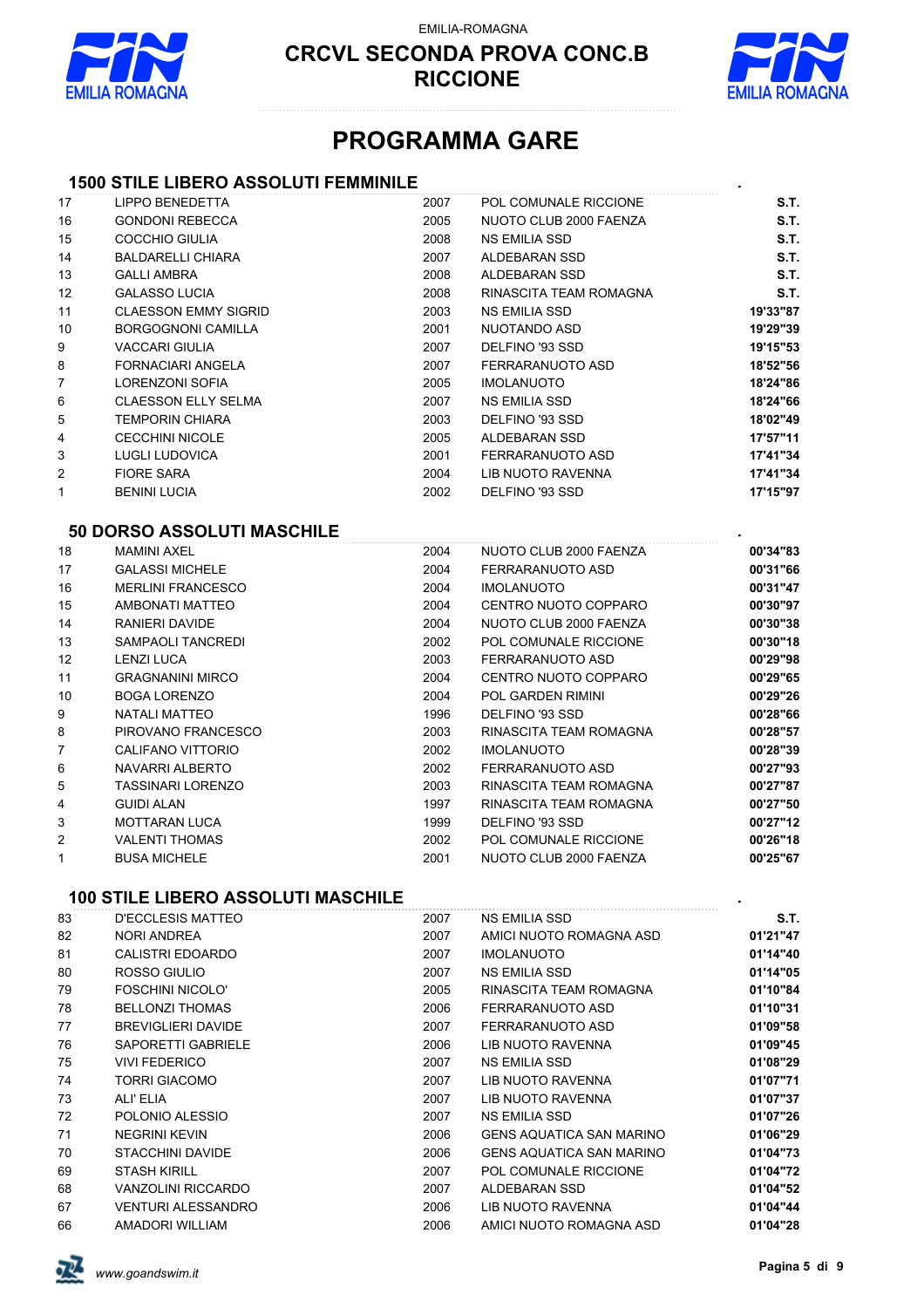

EMILIA-ROMAGNA



## **PROGRAMMA GARE**

| 65 | DI BACCO VITTORIO             | 2006 | <b>G.S. FORLI' NUOTO ASD</b>    | 01'04"26 |
|----|-------------------------------|------|---------------------------------|----------|
| 64 | DE FLAVIIS LORENZO            | 2007 | POL GARDEN RIMINI               | 01'04"18 |
| 63 | DI VIRGILIO TOMMASO           | 2006 | LIB NUOTO RAVENNA               | 01'04"11 |
| 62 | <b>GASPERONI LORENZO</b>      | 2007 | <b>GENS AQUATICA SAN MARINO</b> | 01'03"50 |
| 61 | <b>CAPRI DAVIDE</b>           | 2005 | <b>IMOLANUOTO</b>               | 01'03"25 |
| 60 | <b>BAIONI GIOVANNI</b>        | 2006 | LIB NUOTO RAVENNA               | 01'03"15 |
| 59 | <b>VANNONI MICHELE</b>        | 2004 | POL GARDEN RIMINI               | 01'03"14 |
| 58 | <b>BIZARI SIMON</b>           | 2006 | POL COMUNALE RICCIONE           | 01'02"99 |
| 57 | COCCHIO GIACOMO               | 2004 | NS EMILIA SSD                   | 01'02"89 |
| 56 | STEFANIZZI MATTEO             | 2006 | <b>RARI NANTES ROMAGNA ASD</b>  | 01'02"84 |
| 55 | <b>NOFERINI MATTEO</b>        | 2005 | <b>IMOLANUOTO</b>               | 01'02"79 |
| 54 | <b>GRUPPIONI GIANLUCA</b>     | 2007 | FERRARANUOTO ASD                | 01'02"72 |
| 53 | <b>FIORENTINI FRANCESCO</b>   | 2007 | NUOTO CLUB 2000 FAENZA          | 01'02"70 |
| 52 | <b>BELMONTE BENJAMIN</b>      | 2006 | POL COMUNALE RICCIONE           | 01'02"68 |
| 51 | <b>TAMPIERI MARCO</b>         | 2004 | SWIM TEAM LUGO ASD              | 01'02"56 |
| 50 | CHIARUCCI FRANCESCO           | 2006 | NUOTANDO ASD                    | 01'01"87 |
| 49 | <b>FERRINI AMEDEO</b>         | 2006 | NUOTO CLUB 2000 FAENZA          | 01'01"62 |
| 48 | <b>MENGHI THOMAS</b>          | 2006 | <b>GENS AQUATICA SAN MARINO</b> | 01'01"49 |
| 47 | <b>CRISTOFORI MATTEO</b>      | 2004 | NUOTO CLUB 2000 FAENZA          | 01'01"45 |
| 46 | <b>MITRINI DANIEL</b>         | 2005 | RARI NANTES ROMAGNA ASD         | 01'01"41 |
| 45 | <b>FERRIGO NICO</b>           | 2005 | <b>NS EMILIA SSD</b>            | 01'01"41 |
| 44 | SEBASTIANI MATTIA             | 2005 | NUOTO CLUB 2000 FAENZA          | 01'01"33 |
| 43 | <b>GRAZIANI RICCARDO</b>      | 2006 | DELFINO '93 SSD                 | 01'01"07 |
| 42 | NATALE DANIEL                 | 2006 | NUOTANDO ASD                    | 01'01"01 |
| 41 | <b>BOLOGNESI ANDREA</b>       | 2007 | <b>IMOLANUOTO</b>               | 01'01"00 |
| 40 | PASSANTI FABIO                | 2007 | SWIM TEAM LUGO ASD              | 01'00"94 |
| 39 | <b>BIGGIO BARTOLOMEO</b>      | 2005 | <b>GENS AQUATICA SAN MARINO</b> | 01'00"44 |
| 38 | <b>FERROCCI ALESSANDRO</b>    | 2007 | <b>NS EMILIA SSD</b>            | 01'00"42 |
| 37 | PICELLI MATTEO                | 2005 | NS EMILIA SSD                   | 00'59"96 |
| 36 | <b>GREGGIO FILIPPO</b>        | 2007 | RINASCITA TEAM ROMAGNA          | 00'59"75 |
| 35 | <b>MERLINI FRANCESCO</b>      | 2004 | <b>IMOLANUOTO</b>               | 00'59"25 |
| 34 | <b>MOSCATO EMANUELE</b>       | 2006 | FERRARANUOTO ASD                | 00'59"14 |
| 33 | <b>OLIMPIERI MARCO</b>        | 2005 | POL GARDEN RIMINI               | 00'59"10 |
| 32 | <b>GODOLI GIANMARCO</b>       | 2005 | RINASCITA TEAM ROMAGNA          | 00'58"68 |
| 31 | <b>CASTALDO CRISTIAN</b>      | 2005 | LIB NUOTO RAVENNA               | 00'58"56 |
| 30 | BATTAZZA LORENZO              | 2006 | POL GARDEN RIMINI               | 00'58"17 |
| 29 | <b>CHIARUCCI ARTE JEFFREY</b> | 2005 | <b>G.S. FORLI' NUOTO ASD</b>    | 00'58"16 |
| 28 | <b>LEPRAI MICHELE</b>         | 2006 | <b>NS EMILIA SSD</b>            | 00'57"87 |
| 27 | PENASA PIFTRO                 | 2001 | RARI NANTES ROMAGNA ASD         | 00'57"82 |
| 26 | <b>CARLINI FILIPPO</b>        | 2006 | POL COMUNALE RICCIONE           | 00'57"77 |
| 25 | ROSSI PIETRO                  | 2004 | LIB NUOTO RAVENNA               | 00'57"61 |
| 24 | <b>ARFILLI LEONARDO</b>       | 2006 | LIB NUOTO RAVENNA               | 00'57"58 |
| 23 | <b>CUCCHI FRANCESCO</b>       | 2004 | NUOTANDO ASD                    | 00'57"34 |
| 22 | <b>LUGARESI MATTIA</b>        | 2001 | RINASCITA TEAM ROMAGNA          | 00'57"32 |
| 21 | <b>BRUSCHI NICOLA</b>         | 2006 | NUOTO CLUB 2000 FAENZA          | 00'57"28 |
| 20 | PERLA EDOARDO                 | 2001 | POL COMUNALE RICCIONE           | 00'57"15 |
| 19 | <b>SBROZZI FILIPPO</b>        | 2006 | POL COMUNALE RICCIONE           | 00'57"11 |
| 18 | DI FABIO LUCA                 | 2007 | RARI NANTES ROMAGNA ASD         | 00'56"69 |
| 17 | NIGRO SIMONE                  | 2003 | <b>IMOLANUOTO</b>               | 00'56"65 |
| 16 | <b>BERTIN SAMUELE</b>         | 2006 | RINASCITA TEAM ROMAGNA          | 00'56"04 |
| 15 | <b>BIASINI FRANCESCO</b>      | 2006 | NUOTANDO ASD                    | 00'56"02 |
| 14 | RUFINI ALESSANDRO             | 2002 | <b>IMOLANUOTO</b>               | 00'55"82 |
| 13 | CAGGIA ANDREA KAROL           | 2005 | RARI NANTES ROMAGNA ASD         | 00'55"53 |
| 12 | SASSOLI LEONARDO              | 2000 | <b>IMOLANUOTO</b>               | 00'55"24 |
| 11 | <b>MASSI ALESSANDRO</b>       | 2002 | <b>G.S. FORLI' NUOTO ASD</b>    | 00'54"60 |
| 10 | <b>BREGGION FRANCESCO</b>     | 2002 | CENTRO NUOTO COPPARO            | 00'54"43 |
| 9  | BRAVACCINI LUCA               | 2005 | <b>G.S. FORLI' NUOTO ASD</b>    | 00'54"25 |
| 8  | SPINELLI DAVIDE               | 1997 | POL GARDEN RIMINI               | 00'53"87 |
| 7  | SAVIONI ENRICO                | 2003 | SWIM TEAM LUGO ASD              | 00'53"83 |
| 6  | BERNARDONI MARCO              | 2000 | <b>IMOLANUOTO</b>               | 00'53"76 |
|    |                               |      |                                 |          |

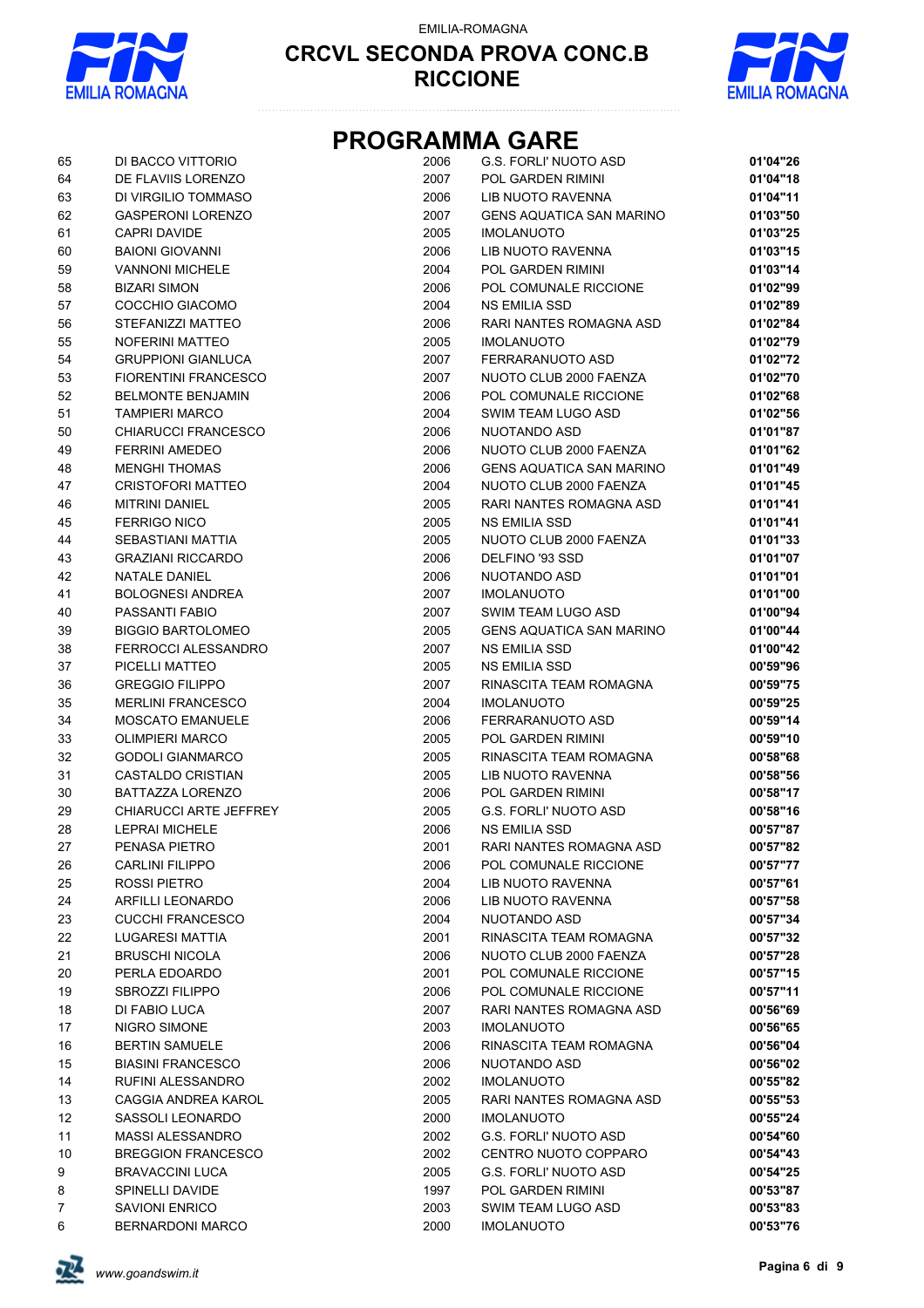

#### EMILIA-ROMAGNA

#### **CRCVL SECONDA PROVA CONC.B RICCIONE**



### **PROGRAMMA GARE**

| 5 | ROSSI LEONARDO           | 2005 | POL COMUNALE RICCIONE | 00'53"28 |
|---|--------------------------|------|-----------------------|----------|
| 4 | <b>GAZZOTTI SIMONE</b>   | 2002 | FERRARANUOTO ASD      | 00'52"38 |
|   | CODIFAVA RICCARDO        | 1999 | <b>IMOLANUOTO</b>     | 00'52"34 |
|   | <b>BANDINELLI NICOLA</b> | 1998 | G.S. FORLI' NUOTO ASD | 00'52"27 |
|   | LORENZON MARCO           | 1997 | IMOLANUOTO            | 00'51"77 |

#### **200 RANA ASSOLUTI MASCHILE** *.*

| 24 | <b>BIORDI GIACOMO</b>     | 2007 | <b>GENS AQUATICA SAN MARINO</b> | S.T.     |
|----|---------------------------|------|---------------------------------|----------|
| 23 | SASSATELLI DAVIDE         | 2007 | <b>IMOLANUOTO</b>               | 03'03"79 |
| 22 | <b>VILLANI NICCOLO'</b>   | 2006 | POL GARDEN RIMINI               | 03'02"25 |
| 21 | <b>GRAGNANINI MARIO</b>   | 2007 | CENTRO NUOTO COPPARO            | 02'57"62 |
| 20 | RAVAGLIA RODEL            | 2006 | LIB NUOTO RAVENNA               | 02'50"80 |
| 19 | <b>FRACCON ALEX</b>       | 2007 | NS EMILIA SSD                   | 02'49"98 |
| 18 | <b>GODOLI MATTIA</b>      | 2007 | RARI NANTES ROMAGNA ASD         | 02'49"80 |
| 17 | <b>MARCHETTI CRISTIAN</b> | 2006 | <b>IMOLANUOTO</b>               | 02'46"50 |
| 16 | CIMATTI NICOLO'           | 2006 | SWIM TEAM LUGO ASD              | 02'44"87 |
| 15 | <b>BIAGETTI GIUSEPPE</b>  | 2005 | ALDEBARAN SSD                   | 02'40"61 |
| 14 | <b>GHINELLI ANDREA</b>    | 2007 | POL COMUNALE RICCIONE           | 02'39"97 |
| 13 | MINARDI MASSIMO           | 2007 | NUOTO CLUB 2000 FAENZA          | 02'38"60 |
| 12 | <b>BATTILANI RICCARDO</b> | 2007 | <b>IMOLANUOTO</b>               | 02'37"94 |
| 11 | SPAGNOLO MARCO            | 2006 | RINASCITA TEAM ROMAGNA          | 02'33"30 |
| 10 | <b>TOTTI LUCA</b>         | 2006 | POL COMUNALE RICCIONE           | 02'32"59 |
| 9  | <b>CATALLO DENIS</b>      | 2005 | <b>IMOLANUOTO</b>               | 02'31"59 |
| 8  | <b>TELO' GIACOMO</b>      | 2003 | ALDEBARAN SSD                   | 02'30"59 |
| 7  | <b>BETTUZZI LORENZO</b>   | 2004 | NS EMILIA SSD                   | 02'30"54 |
| 6  | <b>FAGNINI DENIS</b>      | 2007 | NS EMILIA SSD                   | 02'30"01 |
| 5  | <b>GIUNCHEDI ALESSIO</b>  | 2003 | DELFINO '93 SSD                 | 02'25"60 |
| 4  | <b>PANTIERI FILIPPO</b>   | 2004 | RARI NANTES ROMAGNA ASD         | 02'25"30 |
| 3  | <b>BISCAGLIA MATTIA</b>   | 2001 | RINASCITA TEAM ROMAGNA          | 02'23"58 |
| 2  | ALESSANDRI GIACOMO        | 2002 | POL COMUNALE RICCIONE           | 02'22"48 |
| 1  | MUSARELLA ALESSANDRO      | 1998 | <b>IMOLANUOTO</b>               | 02'21"58 |

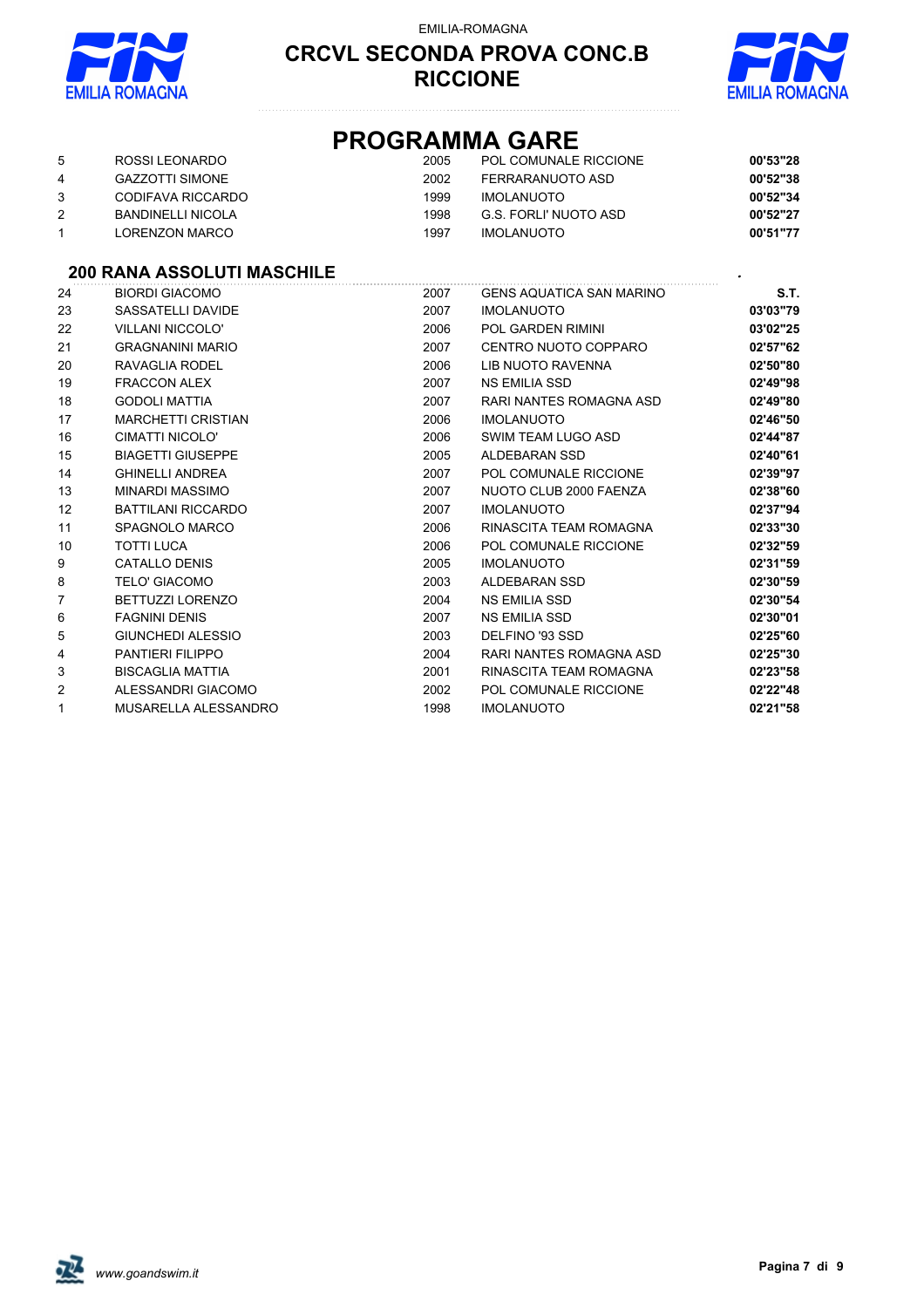

EMILIA-ROMAGNA



# **PROGRAMMA GARE**

### **100 FARFALLA ASSOLUTI MASCHILE** *.*

| 49 | AMBROSI ALBERTO           | 2006 | <b>NS EMILIA SSD</b>            | 01'36"57 |
|----|---------------------------|------|---------------------------------|----------|
| 48 | <b>CORPOSANTO GIORGIO</b> | 2007 | <b>IMOLANUOTO</b>               | 01'18"88 |
| 47 | <b>NOFERINI MATTEO</b>    | 2005 | <b>IMOLANUOTO</b>               | 01'18"75 |
| 46 | DI VIRGILIO TOMMASO       | 2006 | LIB NUOTO RAVENNA               | 01'12"95 |
| 45 | <b>LENZI LUCA</b>         | 2003 | FERRARANUOTO ASD                | 01'11"98 |
| 44 | <b>GRAZIANI RICCARDO</b>  | 2006 | DELFINO '93 SSD                 | 01'11"88 |
| 43 | RICCARDI DANIEL           | 2006 | <b>IMOLANUOTO</b>               | 01'10"56 |
| 42 | <b>GASPERONI LORENZO</b>  | 2007 | <b>GENS AQUATICA SAN MARINO</b> | 01'09"75 |
| 41 | DI BACCO VITTORIO         | 2006 | <b>G.S. FORLI' NUOTO ASD</b>    | 01'08"44 |
| 40 | <b>CAPRI DAVIDE</b>       | 2005 | <b>IMOLANUOTO</b>               | 01'07"62 |
| 39 | <b>FRAZZANO FEDERICO</b>  | 2004 | <b>IMOLANUOTO</b>               | 01'06"66 |
| 38 | <b>BATTELLI ANDREA</b>    | 2006 | POL GARDEN RIMINI               | 01'06"59 |
| 37 | MAZZELLA DAVIDE           | 2007 | LIB NUOTO RAVENNA               | 01'06"37 |
| 36 | <b>NATALE DANIEL</b>      | 2006 | NUOTANDO ASD                    | 01'05"90 |
| 35 | FERROCCI ALESSANDRO       | 2007 | NS EMILIA SSD                   | 01'05"88 |
| 34 | <b>FERRUZZI GIORGIO</b>   | 2005 | LIB NUOTO RAVENNA               | 01'05"72 |
| 33 | <b>GOMROKCHI SHAHIN</b>   | 2004 | <b>POL GARDEN RIMINI</b>        | 01'05"58 |
| 32 | RONDININI FILIPPO         | 2006 | NUOTO CLUB 2000 FAENZA          | 01'05"48 |
| 31 | <b>BELMONTE BRENDON</b>   | 2006 | POL COMUNALE RICCIONE           | 01'05"34 |
| 30 | <b>BOLOGNESI ANDREA</b>   | 2007 | <b>IMOLANUOTO</b>               | 01'05"19 |
| 29 | DONZELLINI FILIPPO        | 2006 | RINASCITA TEAM ROMAGNA          | 01'04"89 |
| 28 | <b>TERZIARI TOMMASO</b>   | 2005 | <b>IMOLANUOTO</b>               | 01'04"05 |
| 27 | <b>MAMINI AXEL</b>        | 2004 | NUOTO CLUB 2000 FAENZA          | 01'03"87 |
| 26 | <b>FRANCHI FILIPPO</b>    | 2003 | NUOTO CLUB 2000 FAENZA          | 01'03"65 |
| 25 | RAISA EMANUELE            | 1996 | NS EMILIA SSD                   | 01'03"40 |
| 24 | LANDOLFI RICCARDO         | 2005 | NS EMILIA SSD                   | 01'03"25 |
| 23 | <b>BELLEI ALESSANDRO</b>  | 2006 | NS EMILIA SSD                   | 01'02"77 |
| 22 | CHICCOLI EDOARDO          | 2006 | NS EMILIA SSD                   | 01'02"34 |
| 21 | <b>VALENTINI TOMMASO</b>  | 2004 | <b>NS EMILIA SSD</b>            | 01'01"94 |
| 20 | <b>CAPPIELLO PATRICK</b>  | 2006 | RARI NANTES ROMAGNA ASD         | 01'01"70 |
| 19 | BATTAZZA LORENZO          | 2006 | POL GARDEN RIMINI               | 01'01"57 |
| 18 | <b>SENNI SAMUEL</b>       | 2006 | RINASCITA TEAM ROMAGNA          | 01'00"55 |
| 17 | <b>SCHIBOTTO MATTEO</b>   | 2002 | <b>NS EMILIA SSD</b>            | 01'00"31 |
| 16 | DARDI ALEX                | 2004 | <b>IMOLANUOTO</b>               | 01'00"20 |
| 15 | <b>GASPERI DENIS</b>      | 2005 | SWIM TEAM LUGO ASD              | 01'00"11 |
| 14 | <b>GUIDI ALBERTO</b>      | 2003 | <b>GENS AQUATICA SAN MARINO</b> | 00'59"92 |
| 13 | RAVAIOLI RICCARDO         | 2006 | RARI NANTES ROMAGNA ASD         | 00'59"89 |
| 12 | <b>GAIBA LEONARDO</b>     | 2003 | <b>IMOLANUOTO</b>               | 00'59"43 |
| 11 | <b>BRAVACCINI LUCA</b>    | 2005 | <b>G.S. FORLI' NUOTO ASD</b>    | 00'58"61 |
| 10 | DELBIANCO DIEGO           | 2003 | POL COMUNALE RICCIONE           | 00'58"41 |
| 9  | TASSINARI LORENZO         | 2003 | RINASCITA TEAM ROMAGNA          | 00'58"21 |
| 8  | <b>GIANNI FEDERICO</b>    | 2003 | <b>IMOLANUOTO</b>               | 00'58"06 |
| 7  | <b>FARINI FILIPPO</b>     | 2003 | RINASCITA TEAM ROMAGNA          | 00'58"04 |
| 6  | <b>LOLI ENRICO</b>        | 1999 | <b>IMOLANUOTO</b>               | 00'57"40 |
| 5  | PIRELLI GABRIEL           | 2005 | <b>IMOLANUOTO</b>               | 00'57"23 |
| 4  | SOLAROLI MATTEO           | 2001 | RINASCITA TEAM ROMAGNA          | 00'56"95 |
| 3  | MESCOLI FRANCESCO         | 2002 | <b>NS EMILIA SSD</b>            | 00'56"64 |
| 2  | <b>GARDINI GABRIEL</b>    | 2002 | POL COMUNALE RICCIONE           | 00'55"55 |
| 1  | <b>BUSA MICHELE</b>       | 2001 | NUOTO CLUB 2000 FAENZA          | 00'53"27 |